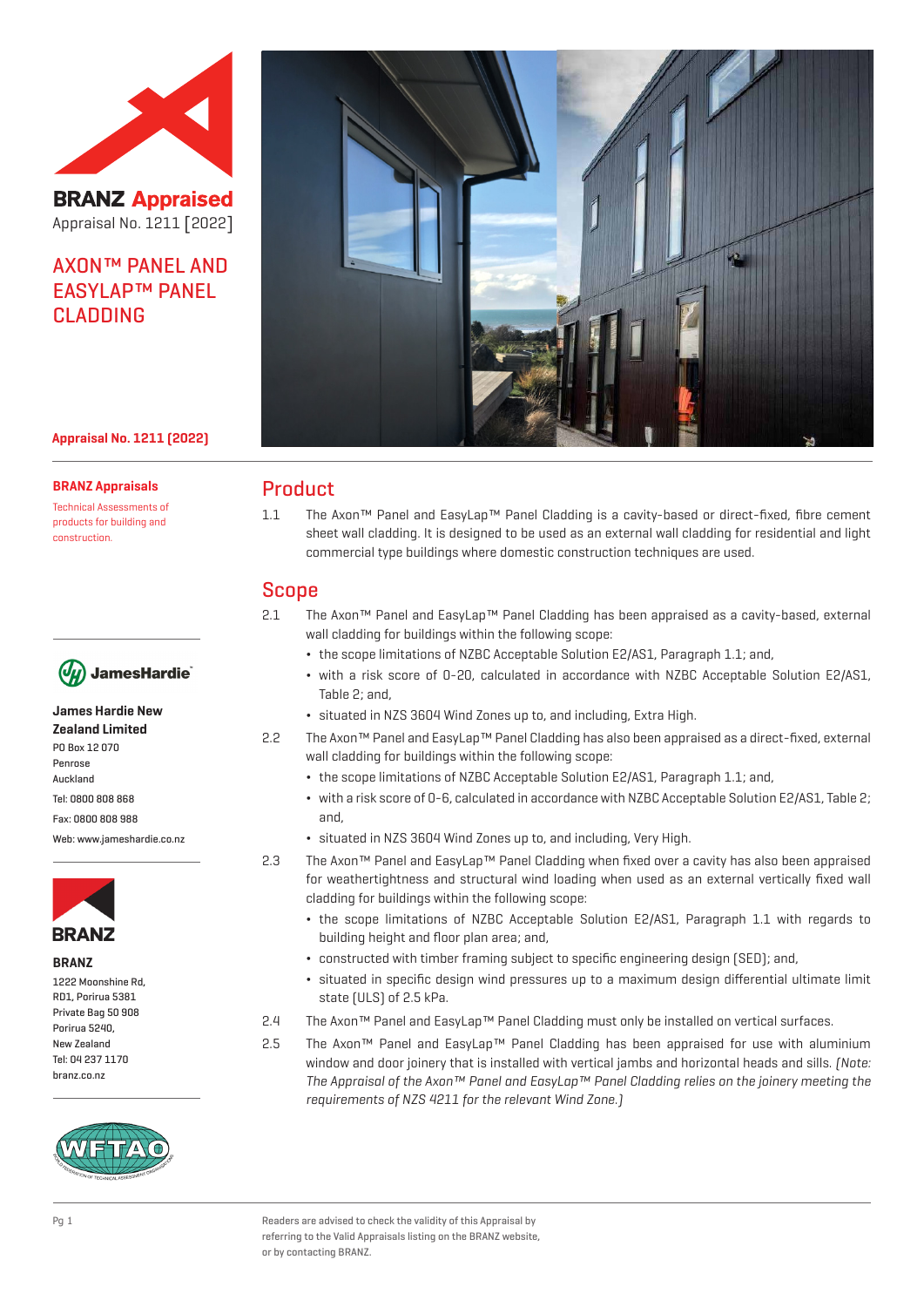

# Building Regulations

## **New Zealand Building Code (NZBC)**

3.1 In the opinion of BRANZ, the Axon™ Panel and EasyLap™ Panel Cladding, if designed, used, installed and maintained in accordance with the statements and conditions of this Appraisal, will meet the following provisions of the NZBC:

**Clause B1 STRUCTURE:** Performance B1.3.1, B1.3.2 and B1.3.4. The Axon™ Panel and EasyLap™ Panel Cladding meets the requirements for loads arising from self-weight, wind, impact and creep [i.e. B1.3.3 (a), (h), (j) and (q)]. See Paragraphs 9.1-9.4.

**Clause B2 DURABILITY:** Performance B2.3.1 (b) 15 years and B2.3.2. The Axon™ Panel and EasyLap™ Panel Cladding meets these requirements. See Paragraphs 10.1-10.4.

**Clause E2 EXTERNAL MOISTURE:** Performance E2.3.2. The Axon™ Panel and EasyLap™ Panel Cladding meets this requirement. See Paragraphs 14.1-14.5.

**Clause F2 HAZARDOUS BUILDING MATERIALS**: Performance F2.3.1. Axon™ Panel and EasyLap™ Panel Cladding meets this requirement.

# Technical Specification

4.1 System components and accessories for the Axon™ Panel and EasyLap™ Panel Cladding, which are supplied by James Hardie New Zealand Limited are:

#### **Axon™ Panel**

- ¬ Axon™ Panels are 9 mm thick fibre cement panels, manufactured from a water-resistant cellulose cement formulation. They are manufactured to conform to the requirements of AS/NZS 2908.2, in accordance with NZBC Acceptable Solution E2/AS1, Paragraph 9.7.2. The panels are formed, cut to length and then cured by high-pressure autoclaving.
- ¬ Axon™ Panel 133 Smooth has grooves on the face panel nominal 10 mm wide by 2.25 mm deep, spaced at 133 mm. The panels are branded 'Axon™' at regular intervals on the back face and are available in sizes of 1,200 mm wide and 2,450, 2,750 and 3,000 mm long.
- ¬ Axon™ Panel 133 Grained has grooves on the face panel nominal 10 mm wide by 2.25 mm deep, spaced at 133 mm. Between the grooves is a look of traditional wood-grain texture. The panels are branded 'Axon™' at regular intervals on the back face and are available in sizes of 1,200 mm wide and 3,000 mm long.
- ¬ Axon™ Panel 400 Smooth has grooves on the face panel nominal 10 mm wide by 2.25 mm deep, spaced at 400 mm. The panels are branded 'Axon™' at regular intervals on the back face and are available in sizes of 1,200 mm wide and 2,450, 2,750 and 3,000 mm long.

### **EasyLap™ Panel**

- ¬ EasyLap™ Panels are manufactured to conform to the requirements of AS/NZS 2908.2, in accordance with NZBC Acceptable Solution E2/AS1, Paragraph 9.7.2.
- ¬ EasyLap™ Panels are 9 mm thick fibre cement panels, manufactured from a water-resistant cellulose cement formulation. The panels are formed, cut to length and then cured by highpressure autoclaving. They are produced in flat, smooth surfaced panel material form, and are branded 'EasyLap™' at regular intervals on the back face of the panel. EasyLap™ Panels feature a lapped joint profile to both long edges. Panels are available in sizes of 1,200 mm wide and 2,450 and 3,000 mm long.

#### **Accessories when using CLD™ Structural Cavity Battens**

- ¬ CLD™ Structural Cavity Batten 19 mm thick fibre cement cavity batten installed over RAB™ Board or a flexible underlay. They are 19 mm thick by 70 mm wide, 2,450 mm long.
- ¬ CLD™ batten corner flashing aluminium used at internal corner sealant joints at floor joist level.
- ¬ Annular threaded nail 25 x 2.5 mm hot-dip galvanised or stainless steel nail.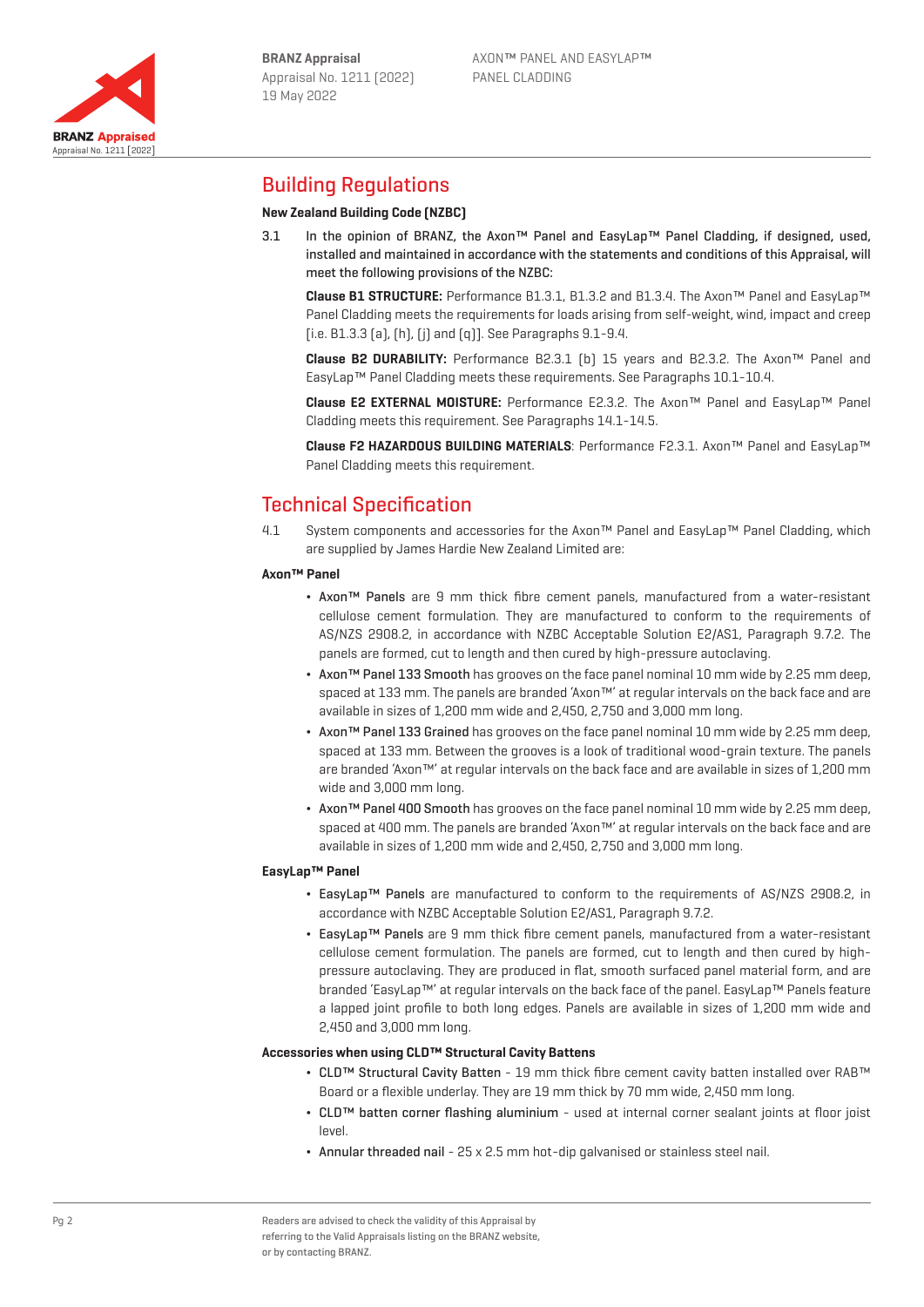

#### **Accessories when using timber cavity battens**

- Inseal® 3259 tape black, compressible, medium density, polyvinyl chloride (PVC) closed cell foam. The foam is coated on one side with pressure sensitive acrylic adhesive and the other face is covered by a silicone release paper. The tape is 1.5 mm thick and is supplied in rolls 18 and 80 mm wide, and 50 m long.
- ¬ uPVC corner underflashing a corner mould to form the internal corner.

#### **Accessories when using CLD™ Structural Cavity Battens or timber cavity battens**

- ¬ Hardie™ 9 mm panel aluminium external box corner a box corner mould to form the external joints, etch-primed and available in 2,450, 2,750, 3,000 and 4,000 mm lengths.
- ¬ Hardie™ 9 mm panel aluminium horizontal 'h' mould a horizontal flashing to flash the horizontal joints, etch-primed and available in 3,000 mm lengths.
- ¬ Aluminium 'h' mould jointer a jointer to cover the butt joint of 'h' mould. Available in 100 mm lengths.
- ¬ Cavity vent strip uPVC, available in 3,000 mm lengths.
- 4.2 Accessories supplied by the building contractor are:

#### **Accessories when using CLD™ Structural Cavity Battens or timber cavity battens**

- ¬ Flexible wall underlay building paper complying with NZBC Acceptable Solution E2/AS1, Table 23, or breather-type membranes covered by a valid BRANZ Appraisal or CodeMark for use as wall underlays.
- ¬ Flexible wall underlay support polypropylene strap, 75 mm galvanised mesh, galvanised wire, or additional vertical battens for securing the flexible wall underlay in place and preventing bulging of the bulk insulation into the drainage cavity. (Note: Mesh and wire galvanising must comply with AS/NZS 4534.)
- ¬ Rigid wall underlay HomeRAB™/RAB™ Board, plywood or fibre cement panel complying with NZBC Acceptable Solution E2/AS1, Table 23, or rigid sheathing covered by a valid BRANZ Appraisal or CodeMark for use as rigid air barrier systems.
- ¬ CLD™ Structural Cavity Batten Fixings 65 mm x 2.8 mm RounDrive ring shank nail hot-dip galvanised/stainless steel.
- Horizontal drained joint flashing.
- ¬ Joinery head flashings folded from aluminium or galvanised steel to suit the window or door trim opening. Refer to NZS 3604, Section 4 and NZBC Acceptable Solution E2/AS1, Table 20 for durability requirements.
- ¬ Window and door trim cavity air seal air seals and PEF rod complying with NZBC Acceptable Solution E2/AS1, Paragraph 9.1.6, or self-expanding, moisture cure polyurethane foam air seals covered by a valid BRANZ Appraisal for use around window, door and other wall penetration openings.
- ¬ Flexible sill and jamb flashing tape flexible flashing tapes complying with NZBC Acceptable Solution E2/AS1, Paragraph 4.3.11, or flexible flashing tapes covered by a valid BRANZ Appraisal for use around window and door joinery openings.
- ¬ Flexible sealant sealant complying with NZBC Acceptable Solution E2/AS1, or sealant covered by a valid BRANZ Appraisal or CodeMark for use as a weather sealing sealant for exterior use.

#### **Accessories when using CLD™ Structural Cavity Battens**

- ¬ C-25 brad nail 25 mm stainless steel brad nail.
- ¬ ND 50 brad nail 50 mm stainless steel brad nail.
- ¬ Annular threaded nail 25 x 2.5 mm stainless steel nail.
- ¬ 25 mm x 8-10 g countersunk screws Class 3/4 or stainless steel.

(Note: Screws must be AS 3566 Corrosion Class 4 in NZS 3604 defined Corrosion Zones B and C, and Grade 304 stainless steel in Corrosion Zone D. Hot-dip galvanising must comply with AS/NZS 4680.)

- ¬ Adhesive sealant Bostik Seal N' Flex 1 or Sika 11FC.
- ¬ Damp Proof Course (DPC) DPC complying with AS/NZS 2904.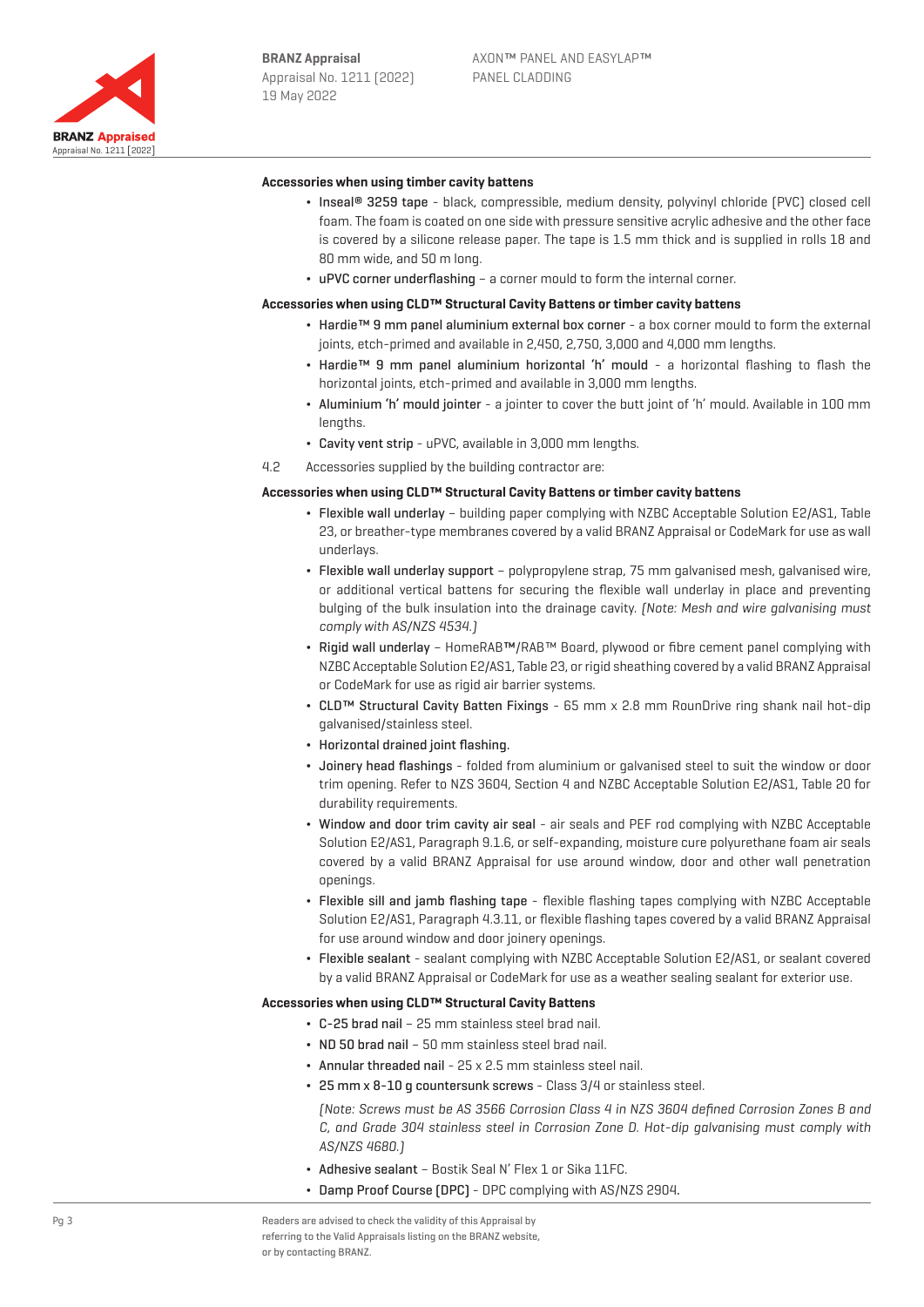

#### **Accessories when over timber cavity batten**

- ¬ Cavity battens nominal 50 mm wide by 25 mm thick (minimum finished size of 45 mm wide by 18 mm thick) timber cavity battens, treated to Hazard Class H3.1.
- ¬ Cavity batten temporary fixings 40 x 2.8 mm fibre cement, hot-dip galvanised Hardie™Flex nails.
- ¬ Axon™ Panel or Easylap™ Panel fixings 60 x 3.15 mm and 75 x 3.15 mm fibre cement, hot-dip galvanised Hardie™ Flex nails or stainless steel ring shank Hardie™ Flex nails.

#### **Finishing System Specification**

- 4.3 Paint systems, where elected to be applied by James Hardie New Zealand Limited, are selected in consultation with the designer and building contractor. Finishing systems applied by James Hardie New Zealand Limited have not been assessed by BRANZ, and are therefore outside the scope of this Appraisal.
- 4.4 All exposed faces, including top edges at sills and bottom edges of Axon™ Panels or EasyLap™ Panels, trims and accessories must be finished with an acrylic exterior paint system complying with any of Parts 7, 8, 9 or 10 of AS 3730. Finishing must be carried out within 90 days of installation to protect the Axon™ Panels or EasyLap™ Panels and give the desired finish colour to the exterior walls.
- 4.5 All cut edges of Axon™ Panel or EasyLap™ Panels are to be sealed on-site with an acrylic sealer suitable for use with the selected proprietary acrylic paint system as listed in the Technical Literature for the Axon™ Panel and EasyLap™ Panel Cladding.

## Handling and Storage

- 5.1 Handling and storage of all materials supplied by James Hardie New Zealand Limited or the building contractor, whether on-site or off-site, is under the control of the building contractor. Axon™ Panels and EasyLap™ Panels are packed on pallets and must be kept dry during transport. The panels must be horizontally stacked on a flat surface and must always be sufficiently supported so that they do not sag. They must be kept dry at all times, either by storing under cover or providing water covers to the stack, so they are stored in a dry ventilated space. Axon™ Panels and EasyLap™ Panels must always be lifted from a stack by two people and then be carried on edge.
- 5.2 Accessories must be stored so they are kept clean, dry and undamaged. All accessories must be used within the maximum storage period recommended by the manufacturer.

## Technical Literature

- 6.1 This Appraisal must be read in conjunction with:
	- ¬ EasyLap™ Panel Technical Specification, dated August 2020.
	- ¬ Axon™ Panel EasyLap™ Panel Timber Cavity Batten Technical Specification, dated February 2022.
	- ¬ Axon™ Panel EasyLap™ Panel Direct Fixed and Fixed to CLD™ Structural Cavity Batten Technical Specification, dated February 2022.
- 6.2 All aspects of design, use, installation and maintenance contained in the Technical Literature and within the scope of this Appraisal must be followed.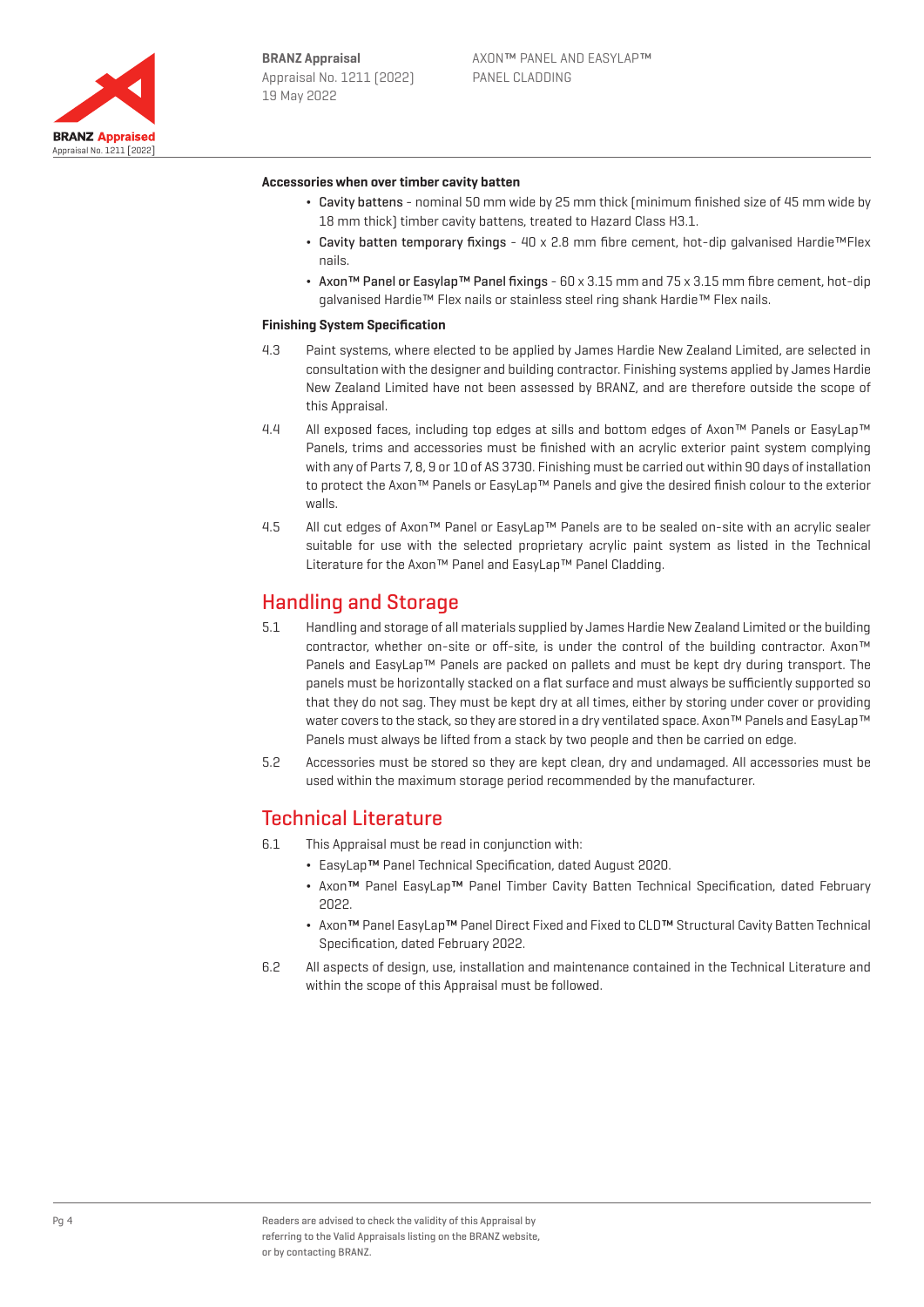

# Design Information

## Framing

## **Timber Treatment**

7.1 Timber wall framing behind the Axon™ Panel and EasyLap™ Panel Cladding must be treated as required by NZBC Acceptable Solution B2/AS1.

#### **Timber Framing**

- 7.2 Timber framing must comply with NZS 3604 for buildings or parts of buildings within the scope limitations of NZS 3604. Buildings or parts of buildings outside the scope of NZS 3604 must be to a specific design in accordance with NZS 3603 and AS/NZS 1170. Where specific design is required, the framing must be of at least equivalent stiffness to the framing provisions of NZS 3604. In all cases, studs shall be at a maximum of 600 mm centres.
- 7.3 Moisture content of the timber framing must comply with NZS 3602 Table 4.

### General

- 8.1 Axon™ Panels and EasyLap™ Panels are available in a variety of sheet lengths to readily accommodate installations up to 3 m in height without requiring a horizontal junction between sheets.
- 8.2 At ground level, the bottom edge of Axon™ Panel and EasyLap™ Panel Cladding must be kept clear of paved surfaces, such as footpaths, by a minimum of 100 mm and unpaved surfaces by 175 mm, in accordance with NZBC Acceptable Solution E2/AS1, Table 18. The ground clearances to finished floor levels as set out in NZS 3604 must be adhered to.
- 8.3 At balcony, deck or low pitch roof/wall junctions, the bottom edge of Axon™ Panel and EasyLap™ Panel Cladding must be kept clear of any adjacent surface, or above the top surface of any adjacent roof flashing by a minimum of 35 mm, in accordance with NZBC Acceptable Solution E2/AS1, Paragraph 9.1.3.
- 8.4 All external walls of buildings must have barriers to airflow in the form of interior linings with all joints stopped for Wind Zones up to, and including, Very High, and rigid underlays for buildings in the Extra High Wind Zone. Unlined gables and walls must incorporate a rigid wall underlay or an air barrier which meets the requirements of NZBC Acceptable Solution E2/AS1, Table 23. For attached garages, wall underlays must be selected in accordance with NZBC Acceptable Solution E2/AS1, Paragraph 9.1.3.4.
- 8.5 All external walls of buildings must have barriers to airflow in the form of HomeRAB™/RAB™ Board for buildings in the Extra High Wind Zone and situated in specific design wind pressures up to 2.5 kPa where studs are a maximum of 400 mm centres.
- 8.6 Where penetrations through the Axon™ Panel and EasyLap™ Panel Cladding are wider than the cavity batten spacing, allowance must be made for airflow between adjacent cavities by leaving a minimum gap of 10 mm between the bottom of the vertical cavity batten and the flashing to the opening.
- 8.7 Where the system abuts other cladding systems, designers must detail the junction to meet their own requirements and the performance requirements of the NZBC. Details not included within the Technical Literature have not been assessed and are outside the scope of this Appraisal. Such details should be discussed with James Hardie New Zealand Limited technical team for guidance.

#### **Inter-storey Junctions**

8.8 Inter-storey drained joints must be provided to limit continuous cavities to the lesser of 2-storeys or 7 m in height, in accordance with the requirements of NZBC Acceptable Solution E2/AS1, Paragraph 9.1.9.4 b).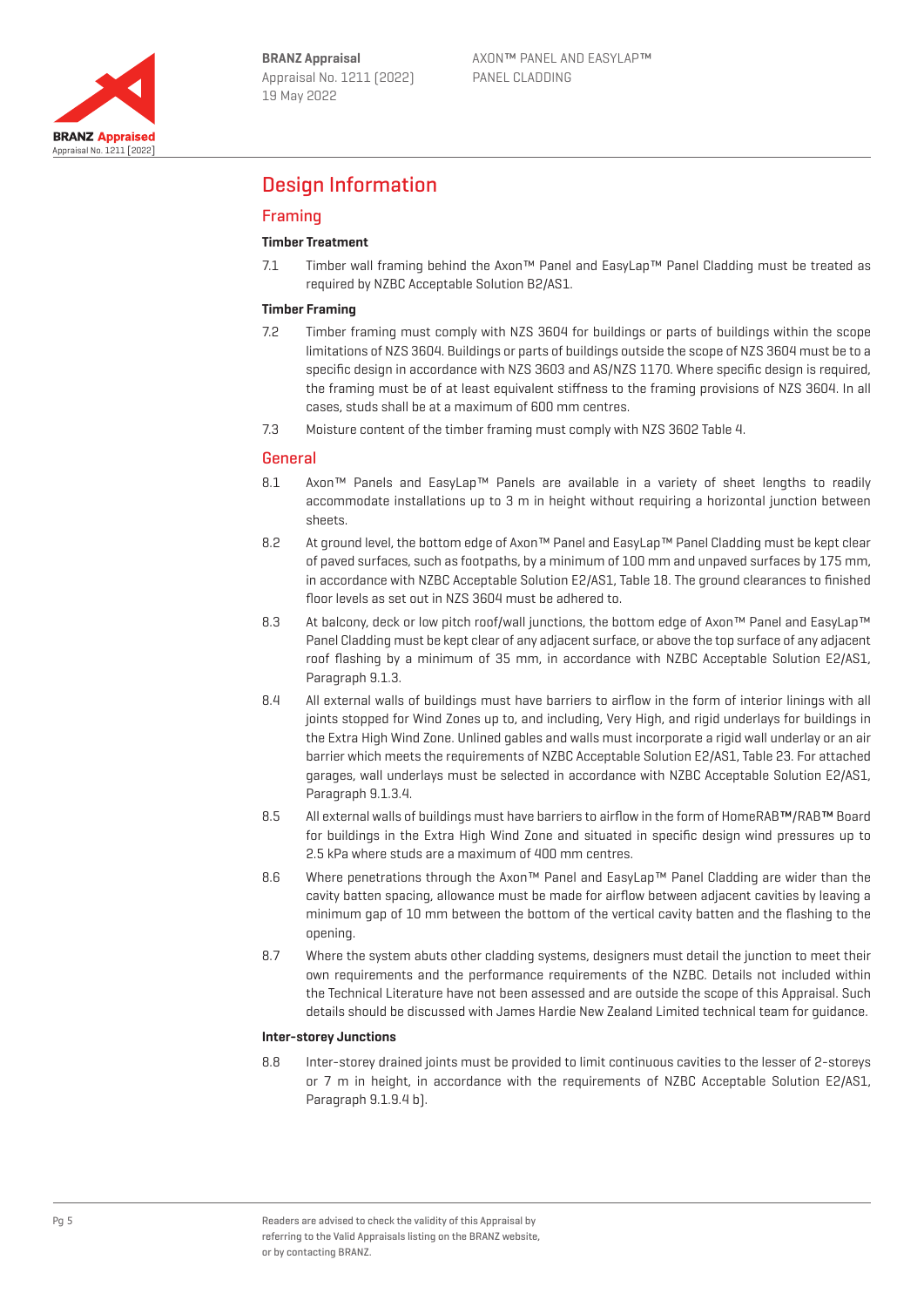

## Structure

#### **Mass**

9.1 The mass of the Axon™ Panel and EasyLap™ Panel Cladding, when installed on the wall, is 12.1 kg/m<sup>2</sup> at equilibrium moisture content (EMC). The cladding is therefore considered a light wall cladding in terms of NZS 3604.

## **Impact Resistance**

9.2 The Axon™ Panel and EasyLap™ Panel Cladding will resist impacts likely to be encountered in normal residential use. The likelihood of impact damage to the cladding used in light commercial situations should be considered at the design stage, and appropriate protection such as the installation of bollards and barriers should be provided for vulnerable areas.

#### **Wind Zones**

- 9.3 The Axon™ Panel and EasyLap™ Panel Cladding, when installed as a direct-fixed cladding, is suitable for use in all Wind Zones of NZS 3604 up to, and including, Very High where buildings are designed to meet the requirements of NZBC Acceptable Solution E2/AS1, Paragraph 1.1.
- 9.4 The Axon™ Panel and EasyLap™ Panel Cladding, when installed over a drained cavity, is suitable for use in all Wind Zones of NZS 3604 up to, and including, Extra High where buildings are designed to meet the requirements of NZBC Acceptable Solution E2/AS1, Paragraph 1.1 or where buildings are subject to SED to a maximum design differential ULS of 2.5 kPa.

#### **Durability**

10.1 The Axon™ Panel and EasyLap™ Panel Cladding meets the performance requirements of NZBC Clause B2.3.1 (b) 15 years for the Axon™ Panels, EasyLap™ Panels and flashings, when installed in accordance with the manufacturer's instructions and when painted within 90 days of installation.

#### **Serviceable Life**

- 10.2 Axon™ Panel and EasyLap™ Panel Cladding installations are expected to have a serviceable life of at least 15 years provided that they are maintained in accordance with this Appraisal and the Technical Literature.
- 10.3 Coastal locations can be very corrosive to fasteners, especially locations within 500 m from the sea, including harbours, or 100 m from tidal estuaries and sheltered inlets, and otherwise as shown in NZS 3604, Figure 4.2. These coastal locations are defined in NZS 3604 as Zone D. It is recommended that the Axon™ Panel and EasyLap™ Panel Cladding be fixed with stainless steel fasteners in these situations.
- 10.4 Microclimatic conditions, including geothermal hot spots, industrial contamination and corrosive atmospheres, and contamination from agricultural chemicals or fertilisers can convert mildly corrosive atmosphere into aggressive environments for fasteners. The fixing of the Axon™ Panel and EasyLap™ Panel Cladding in areas subject to microclimatic conditions requires specific design in accordance with NZS 3604 Paragraph 4.2.4, and is outside the scope of this Appraisal.

#### **Maintenance**

- 11.1 Regular maintenance is essential for the Axon™ Panel and EasyLap™ Panel Cladding to continue to meet the NZBC durability performance provision and to maximise the serviceable life.
- 11.2 Annual inspections must be made to ensure that all aspects of the cladding, including applied finishing systems, flashings and any sealed joints remain in a weatherproof condition. Any damaged areas or areas showing signs of deterioration which would allow water ingress must be repaired immediately. Sealant and paint coatings must be repaired in accordance with the sealant or paint coating manufacturer's instructions.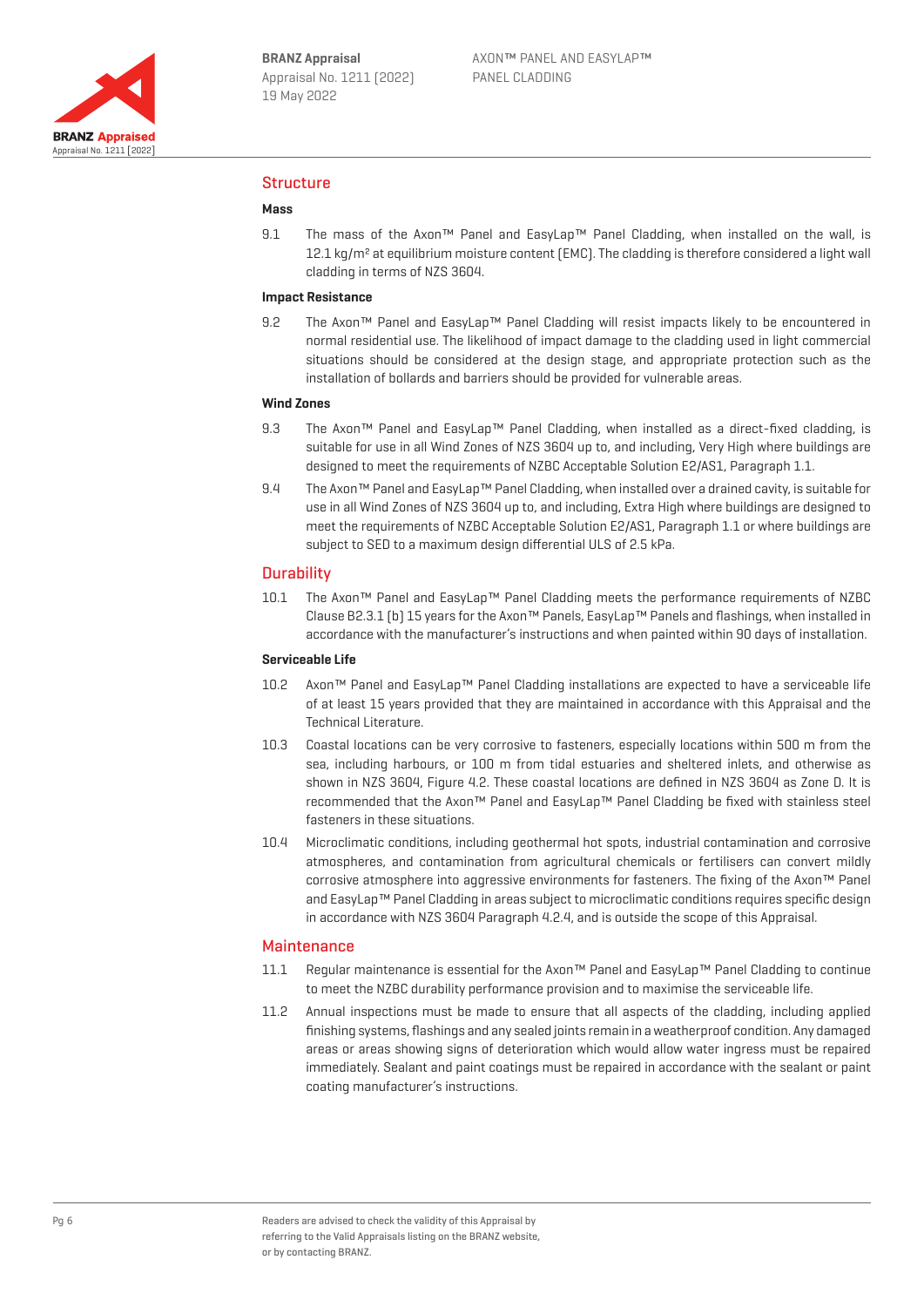

- 11.3 Regular cleaning (at least annually) of the finish is required to remove grime, dirt and organic growth and to maximise the life and appearance of the coating. Grime may be removed by brushing with a soft brush, warm water and detergent. Paint systems must be re-coated at approximately 7-10 yearly intervals in accordance with the paint manufacturer's instructions.
- 11.4 Minimum ground clearances as set out in this Appraisal must be maintained at all times during the life of the cladding. (Note: Failure to adhere to the minimum ground clearances given in this Appraisal and the Technical Literature may adversely affect the long-term durability of the Axon™ Panel and EasyLap™ Panel Cladding).

## Control of External Fire Spread

#### **Vertical Fire Spread**

12.1 This Appraisal only covers buildings 10 m or less in height. NZBC Functional Requirement C3.2 identifies that external vertical fire spread to upper floors only needs to be considered for buildings with a building height greater than 10 m. Control of external vertical fire spread is therefore outside the scope of this Appraisal.

#### **Horizontal Fire Spread**

- 12.2 Axon™ Panels and EasyLap™ Panels have a peak heat release rate of less than 100 kw/m<sup>2</sup> and a total heat released of less than 25 MJ/m<sup>2</sup>. Testing was carried out as per Paragraph 5.4 of NZBC Acceptable Solution C/AS1 and Paragraph 5.8.1 of NZBC Acceptable Solution C/AS2, achieving a Type A performance. The Axon™ Panel and EasyLap™ Panel Cladding can therefore be used within 1 m of the relevant boundary.
- 12.3 Refer to NZBC Acceptable Solutions C/AS1 and C/AS2 and Verification Method C/VM2 for fire resistance rating and control of external fire spread requirements for external walls.

## Prevention of Fire Occurring

13.1 Separation or protection must be provided to the Axon™ Panel and EasyLap™ Panel Cladding from heat sources such as fireplaces, heating appliances and chimneys. Part 7 of NZBC Verification Method C/VM1 and Acceptable Solution C/AS1, and NZBC Acceptable Solution C/AS2 provide methods for separation and protection of combustible materials from heat sources.

### External Moisture

- 14.1 The Axon™ Panel and EasyLap™ Panel Cladding, when installed in accordance with this Appraisal and the Technical Literature, will prevent the penetration of moisture that could cause undue dampness or damage to building elements.
- 14.2 The cavity must be sealed off from the roof and subfloor space to meet code compliance with NZBC Clause E2.3.5.
- 14.3 The Axon™ Panel and EasyLap™ Panel Cladding allows excess moisture present at the completion of construction to be dissipated without permanent damage to building elements to meet code compliance with NZBC Clause E2.3.6.
- 14.4 The details given in the Technical Literature for weather sealing are based on the weathertightness design principles outlined in NZBC Acceptable Solution E2/AS1. The ingress of moisture must be excluded by detailing joinery and wall interfaces as shown in the Technical Literature and the relevant provisions of NZBC Acceptable Solution E2/AS1. Weathertightness details that are developed by the designer are outside the scope of this Appraisal and are the responsibility of the designer for compliance with the NZBC.
- 14.5 Where a designed cavity drainage path is used in conjunction with the Axon™ Panel and EasyLap™ Panel Cladding, it does not reduce the requirements for junctions, penetrations, etc. to remain weather-resistant.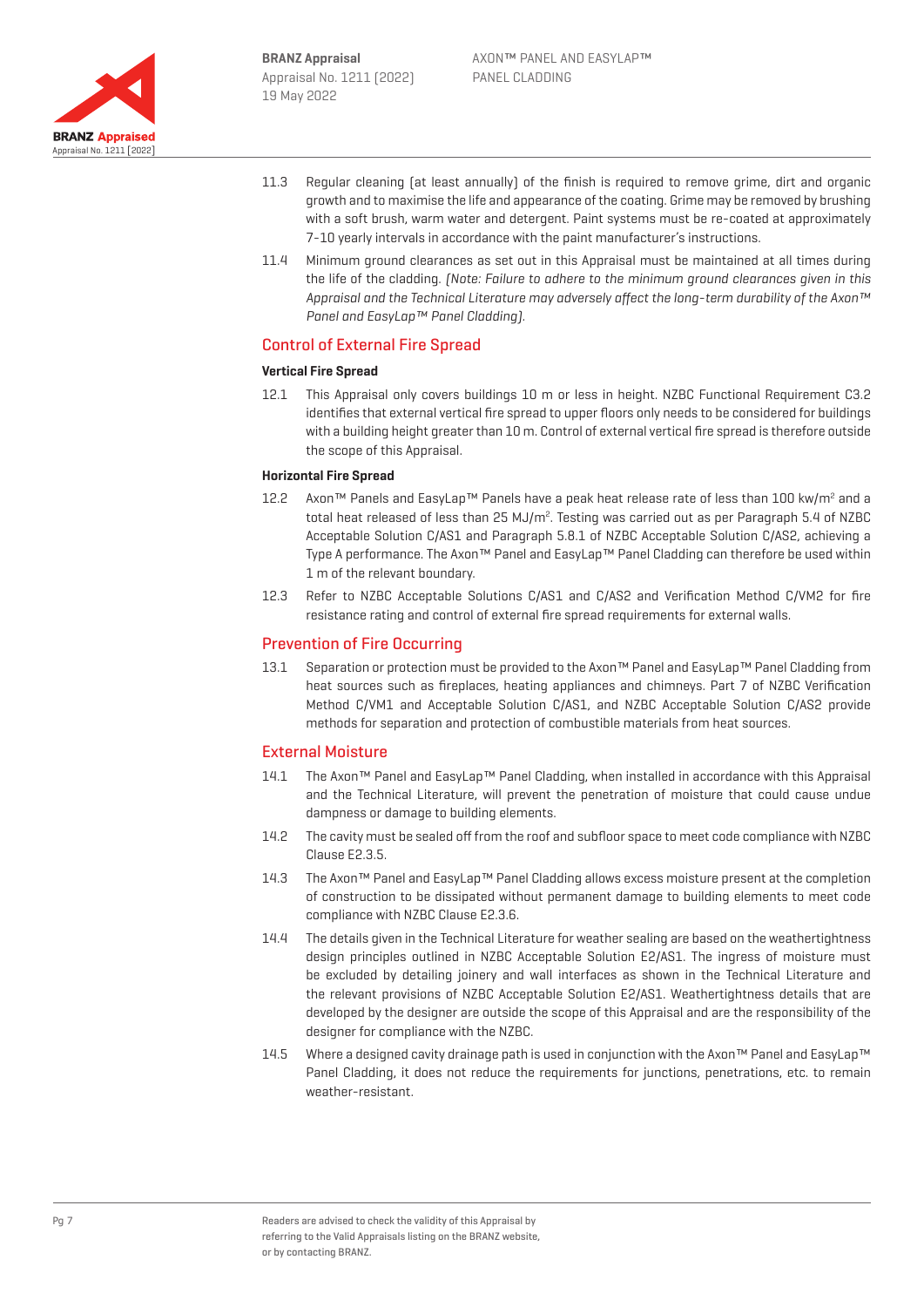

## Installation Information

## Installation Skill Level Requirement

15.1 All design and building work must be carried out in accordance with the Axon™ Panel and EasyLap™ Panel Cladding Technical Literature and this Appraisal, by competent and experienced tradespersons conversant with the Axon™ Panel and EasyLap™ Panel Cladding. Where the work involves Restricted Building Work (RBW), this must be completed by, or under the supervision of, a Licensed Building Practitioner (LBP) with the relevant Licence Class.

## System Installation

#### **Building Underlay and Flexible Sill and Jamb Tape Installation**

- 16.1 Flexible underlay or rigid wall underlay and flexible sill and jamb tape systems must be installed by the building contractor, in accordance with the underlay and tape manufacturer's instructions and NZBC Acceptable Solution E2/AS1, prior to the installation of the rest of the Axon™ Panel and EasyLap™ Panel Cladding. Particular attention must be paid to the installation of the building underlay and sill and jamb tapes around window and door openings to ensure a continuous seal is achieved and all exposed wall framing in the opening is protected.
- 16.2 In cavity installations where studs are at greater than 450 mm centres and flexible wall underlays are used, an intermediate means of restraining the flexible wall underlay and insulation from bulging into the drained cavity shall be installed. Acceptable means of achieving this are by using flexible wall underlay support as specified in Paragraph 4.2 of this Appraisal, or vertical cavity battens at 300 mm maximum centres.

#### **Cavity Battens**

16.3 Cavity battens must be installed over building underlay or HomeRAB™/RAB™ Board in accordance with the Technical Literature.

#### **Installation - Cavity and Direct-Fixed**

- 16.4 Prior to installing cladding, ensure all pipes and penetrations have been sealed in accordance with NZBC Acceptable Solution E2/AS1, Paragraph 9.1.9.
- 16.5 Cavity battens and cavity closers (when applicable) must be installed in accordance with the Technical Literature and NZBC Acceptable Solution E2/AS1.
- 16.6 Before the Axon™ Panel and EasyLap™ Panels are installed, the sheet set out must be checked and the internal and external corners prepared to suit the selected design option, e.g. external box corners or corner soakers. The necessary flashings, including window flashings, must be installed before commencing with sheet fixing.
- 16.7 Axon™ Panels and EasyLap™ Panels must be dry prior to installation. Excessive moisture content within the sheets may affect the overall finish and aesthetic of the cladding.
- 16.8 The Axon™ Panel and EasyLap™ Panel Cladding must be installed whilst ensuring alignment at the base of the cladding, ensuring the bottom edge of the Axon™ Panels and EasyLap™ Panels overhang the bottom plate or bearer by a minimum of 50 mm.
- 16.9 Axon™ Panels and EasyLap™ Panels may be cut on-site using power tools suitable for cutting fibre cement. Holes and cut-outs may be formed by using a hole saw. All cut edges are to be sealed with an acrylic sealer suitable for use with the selected proprietary acrylic paint system.
- 16.10 Vertical sheet joints in Axon™ Panels and EasyLap™ Panels must be made over solid support, either cavity battens in the case of a cavity installation, or over studs or vertical blocking within the wall frame in direct-fixed installations. Axon™ Panel and EasyLap™ Panel fixings must be installed as shown in the Technical Literature with regard to position from the sheet edge and installation angle. Vertical joints can be overlaid with a timber batten, in accordance with the details contained in the Technical Literature.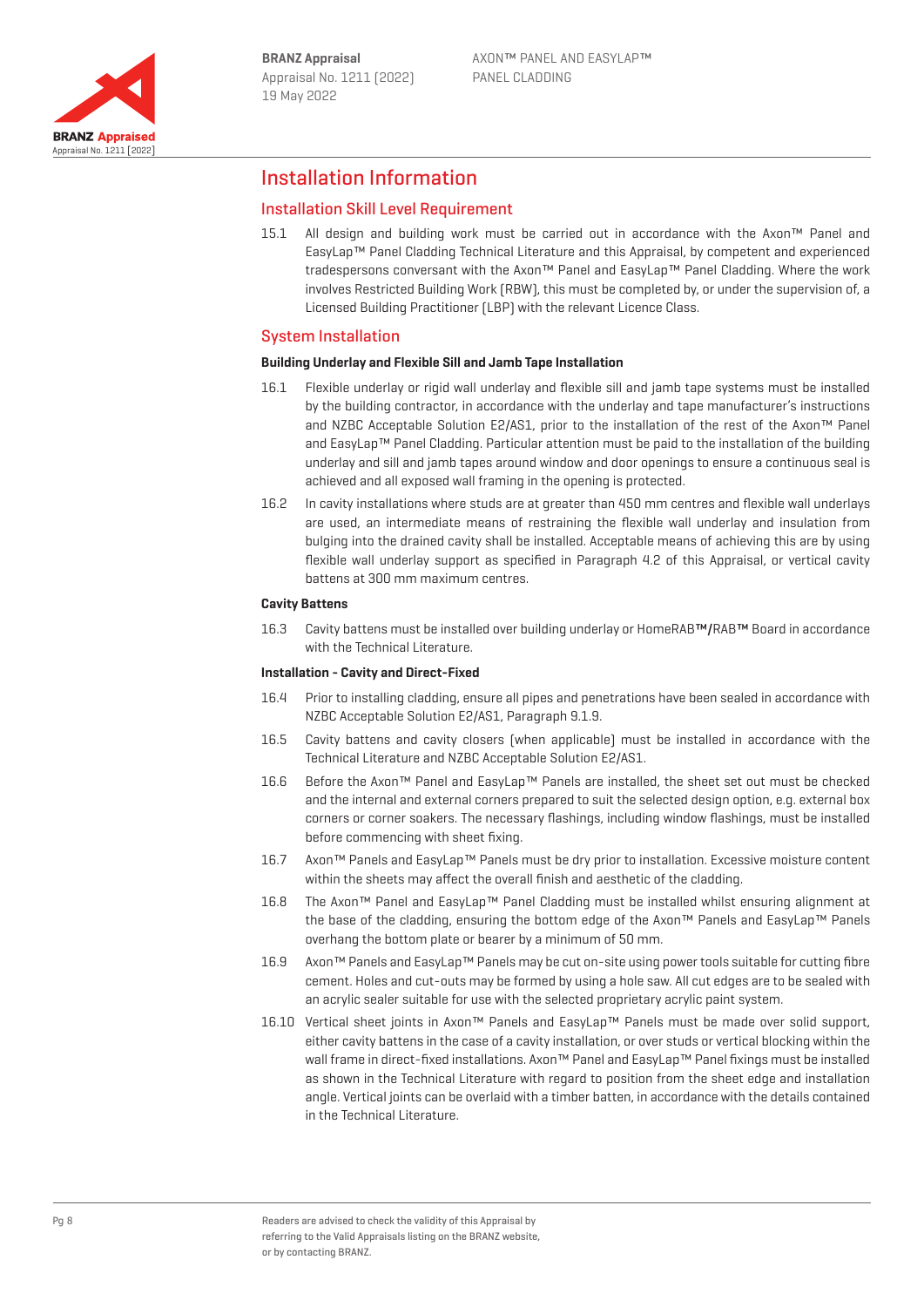

16.11 Axon™ Panels and EasyLap™ Panels must be fixed in accordance with the Technical Literature and this Appraisal. Consideration shall be given to the type of installation (direct-fixed or cavity) and any requirements for corrosion resistance. In cases where a rigid wall underlay is used, cladding fixings shall be increased in length by at least the thickness of the rigid wall underlay to ensure the fixing performance is not compromised.

#### **Aluminium Joinery Installation**

- 16.12 Aluminium joinery and associated head and sill flashings and joinery support bars must be installed by the building contractor in accordance with the Technical Literature. A 7.5 mm nominal gap must be left between the joinery reveal and the wall framing so a PEF rod and air seal can be installed after the joinery has been secured in place.
- 16.13 After installing the window and door joinery, trim profiles such as planted sills and scribers may be installed in accordance with the Technical Literature to provide additional weatherproofing for the joinery/cladding junction.

#### **Inspections**

16.14 The Technical Literature must be referred to during the inspection of the Axon™ Panel and EasyLap™ Panel Cladding installations.

#### **Finishing**

16.15 The finish coating manufacturer's instructions must be followed at all times for application of the paint finish. The Axon™ Panel and EasyLap™ Panel Cladding must be clean and dry before commencing painting.

### Health and Safety

- 17.1 Cutting of Axon™ Panels and EasyLap™ Panels must be carried out in well ventilated areas, and a dust mask and eye protection must be worn.
- 17.2 When power tools are used for cutting or forming holes, health and safety measures as set out in the Technical Literature must be observed.
- 17.3 Safe use and handling procedures for the Axon™ Panel and EasyLap™ Panel Cladding are provided in the Technical Literature.

# Basis of Appraisal

The following is a summary of the technical investigations carried out:

### Investigations

- 18.1 Structural, weathertightness and durability opinions of the Axon™ Panel and EasyLap™ Panel Cladding have been provided by BRANZ technical experts.
- 18.2 Site inspections have been carried out by BRANZ to assess the practicability of installation, and to examine completed installations.
- 18.3 The Technical Literature for the Axon™ Panel and EasyLap™ Panel Cladding has been examined by BRANZ and found to be satisfactory.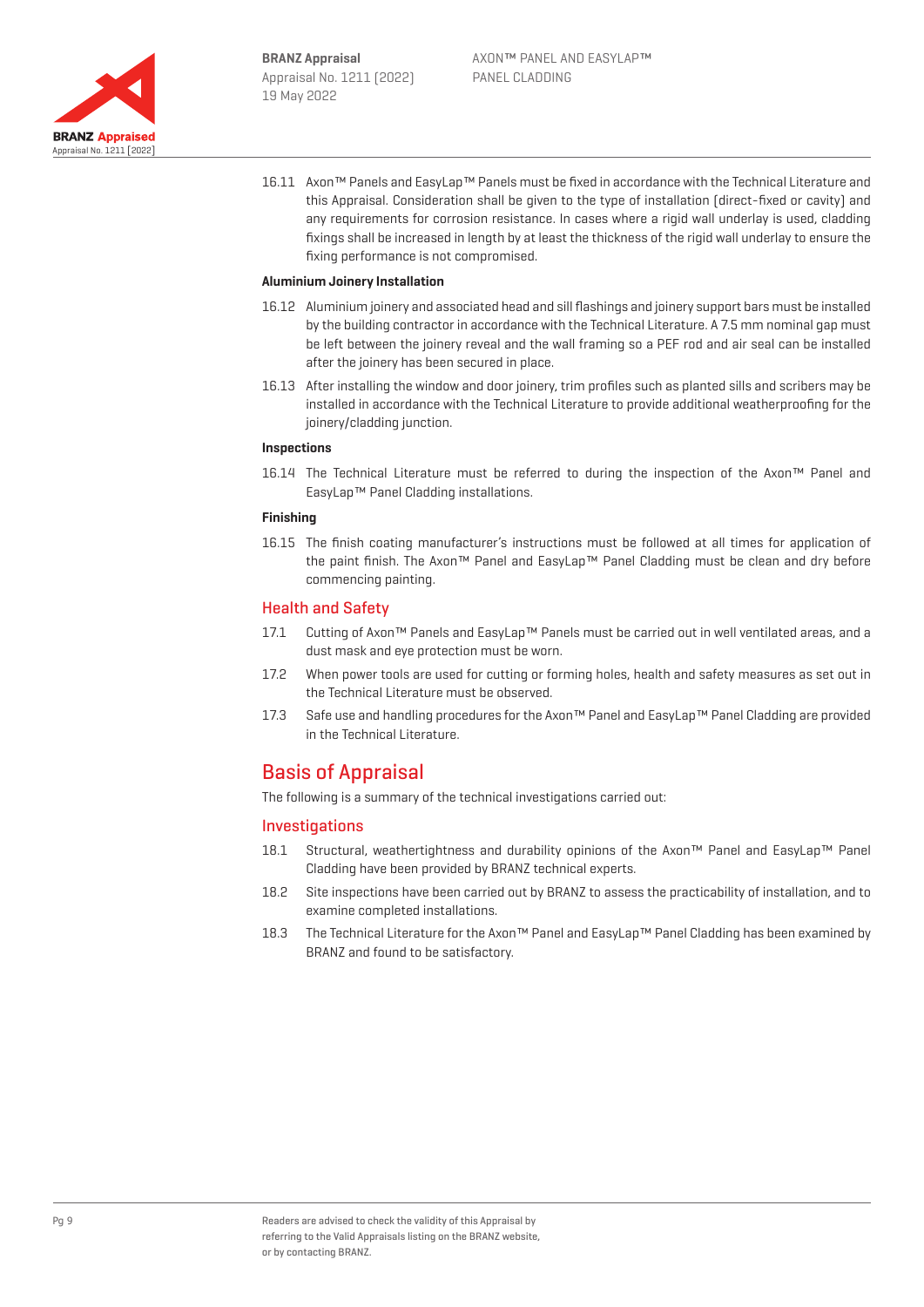

## **Quality**

- 19.1 The manufacture of the Axon™ Panel and EasyLap™ Panel Cladding has been examined by BRANZ, including methods adopted for quality control. Details regarding the quality of materials used and finished product was obtained by BRANZ and found to be satisfactory.
- 19.2 The quality of components and accessories supplied by James Hardie New Zealand Limited is the responsibility of James Hardie New Zealand Limited.
- 19.3 Ouality of installation on-site is the responsibility of the installer, in accordance with the Axon™ Panel and EasyLap™ Panel Cladding Technical Literature.
- 19.4 Designers are responsible for the building design, and building contractors are responsible for the quality of installation of the building underlay, cavity battens, Axon™ Panels and EasyLap™ Panels and accessories, in accordance with the instructions of James Hardie New Zealand Limited.
- 19.5 Sub-trades are responsible for the installation of penetrations, flashing etc. that are relevant to their trade, in accordance with the Axon™ Panel and EasyLap™ Panel Cladding Technical Literature.
- 19.6 Building owners are responsible for the maintenance of the Axon™ Panel and EasyLap™ Panel Cladding in accordance with the instructions of James Hardie New Zealand Limited.

## Sources of Information

- ¬ AS 3566.1-2002 Self-drilling screws for the building and construction industries General requirements and mechanical properties.
- ¬ AS 3730 Guide to the properties of paints for buildings.
- ¬ AS/NZS 2904:1995 Damp-proof courses and flashings.
- ¬ AS/NZS 2908.2:2000 Cellulose-cement products Flat sheet.
- ¬ AS/NZS 4680:2006 Hot-dip galvanised (zinc) coatings on fabricated ferrous articles.
- ¬ ISO 5660.1:2002 Heat release rate (cone calorimeter method).
- ¬ NZS 3602:2003 Timber and wood-based products for use in building.
- ¬ NZS 3604:2011 Timber-framed buildings.
- ¬ NZS 4211:2008 Specification for performance of windows.
- ¬ Ministry of Business, Innovation and Employment Record of amendments Acceptable Solutions, Verification Methods and handbooks.
- ¬ The Building Regulations 1992.